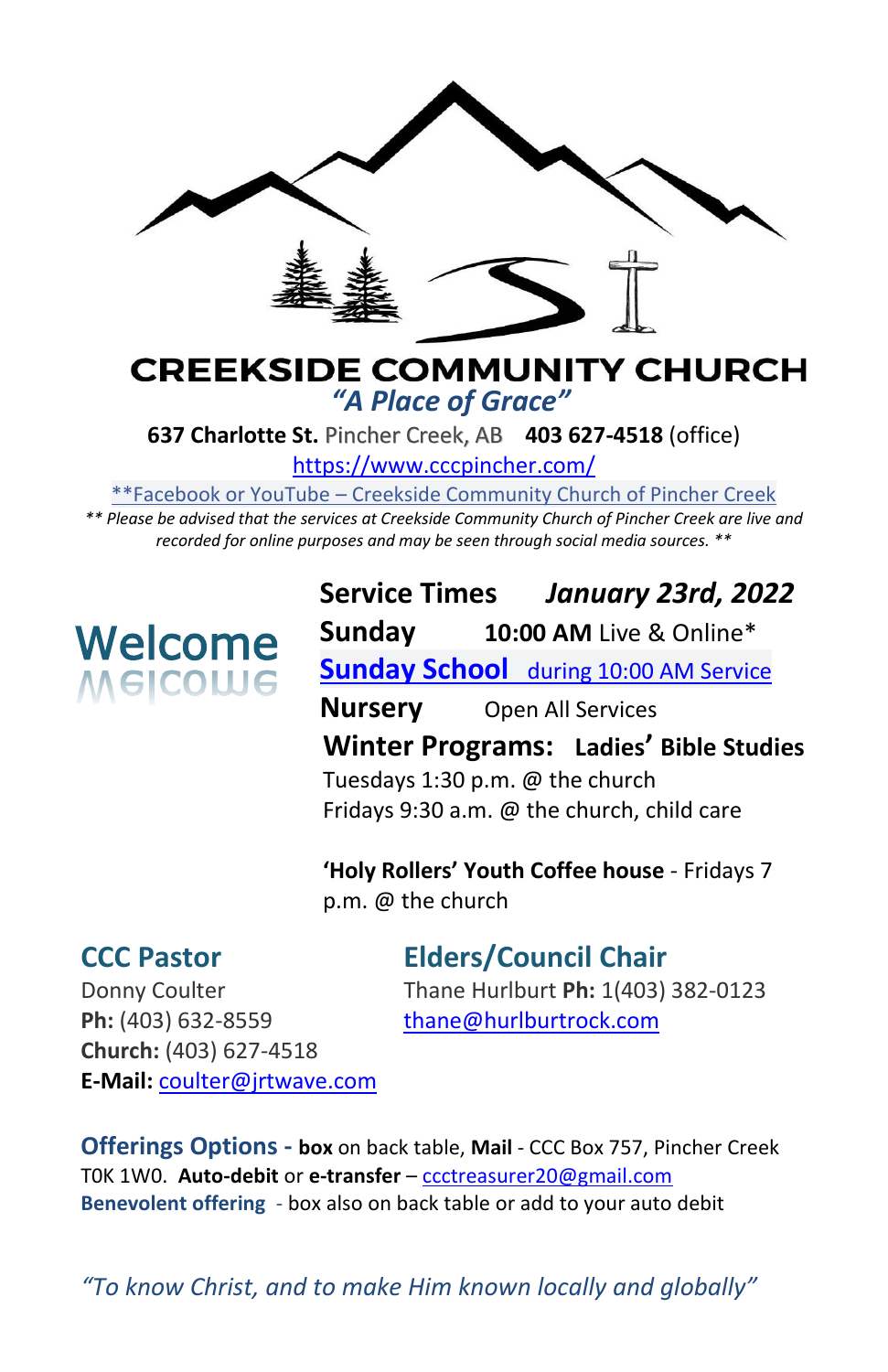### **Ministries & Outreach**

**Community** Joy Hurlburt *Deacon, Congregational Care 403 330-5399* [joy@hurlburtrock.com](mailto:joy@hurlburtrock.com)

**Missions** – 'your name'? - please speak to Pastor Donny

**Prayer Needs** Pastor Donny

#### **Youth Ministry 'Holy Rollers' Youth**

Leaders: Chelsea & Eli Barton **Ph: 403-795-2733**

## **Today's Service**

**Welcome and Announcements** *Donny George*

- ✓ *A Creekside AGM will be Tuesday Feb 22 at 7pm. We need ALL members to participate*
- ✓ *Men's Breakfast Saturday February 18 at 8AM at the church. EVERYONE welcome!*
- ✓ *Snow clearing crew for week of Jan 23-29 is Daryl and George*
- ✓ *Council meeting is Feb 17 in preparation for the AGM.*

#### **Worship through Music** *Dana*

*This World is not my Home Cornerstone No Longer Slaves Nothing Without You*

#### **through Prayer and Praise** *Led by Thane & Pastor Donny*

- ✓ *Pray for your church family as Omicron virus spreads through our communities*
- ✓ Please pray for those in medical care: Joanne Parnham, Betty and Geoff Smith, Neil Cofell
- $\checkmark$  Pray for vision and ministry for our church as we see light at the end of the tunnel.

*"To know Christ, and to make Him known locally and globally"*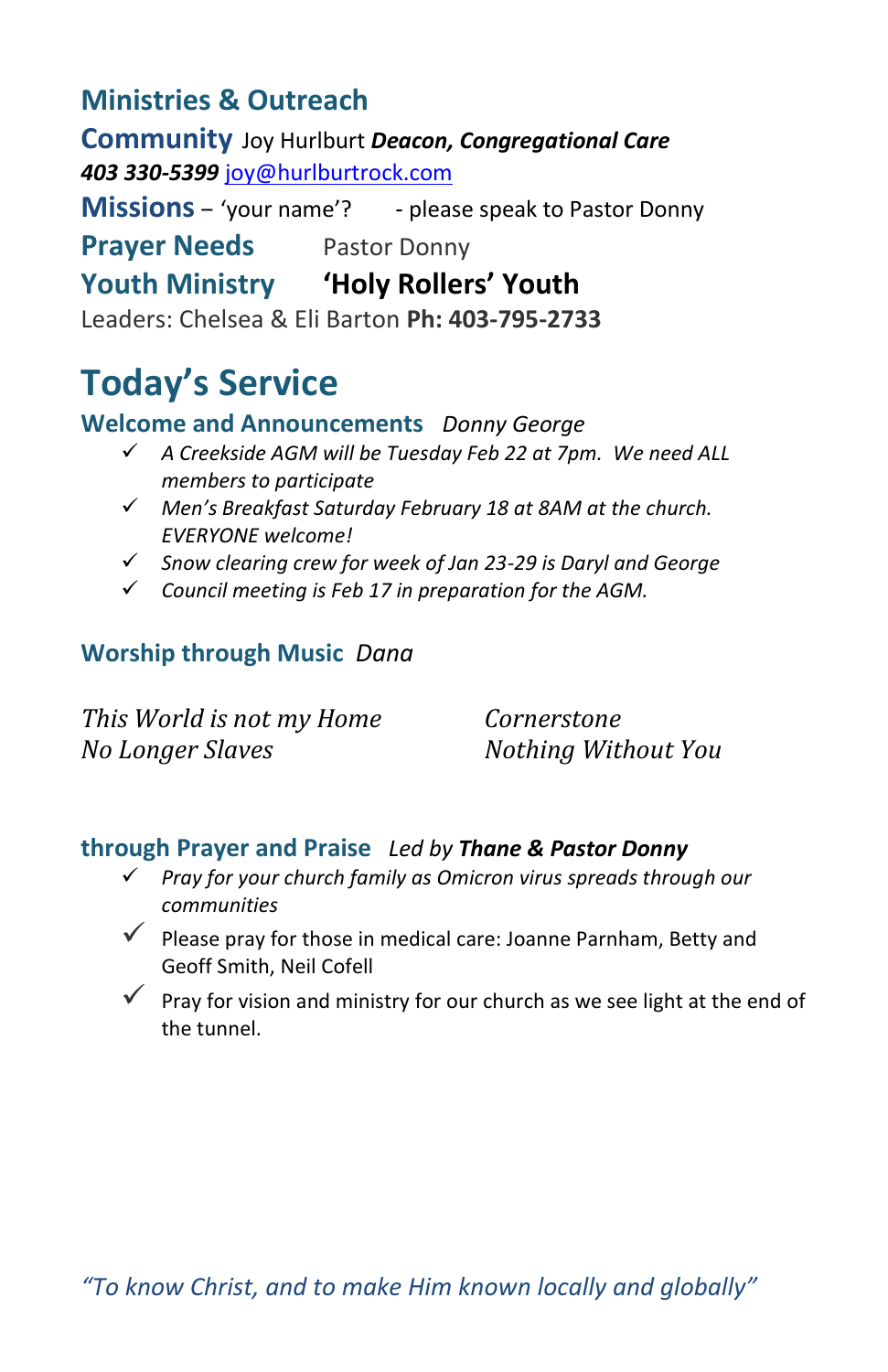#### **Today's Message Notes . . .**

#### **The Four Distinctives of the Church Acts 2:40-47**

#### 1. A studying/teaching church – church of the Word of God

2. A fellowshipping Church

#### **I. Changing definitions**

- A. Word meanings can change over time
- B. Our typical definition of fellowship centers around "gathering"
- C. NT definition for fellowship: **Partnership** *koinonia* having common, all sharing in
	- 1. Worldly partnership you scratch my back, I'll scratch yours
	- 2. Christ centered partnership spirit of generous giving instead of a spirit of selfish getting!
		- Acts 2:44-45 All things common

#### **They held on to one another so tightly they did not need to hold on to THIER STUFF!**

- Acts 4:32-37 One heart, one soul
- **II. Definition defines function – we share because we belong to one another**
	- 1. They shared themselves (and their possessions) with each other
	- 2. They shared in the provision of Christ by the Holy Spirit.
	- 3. They shared the provision of Christ with others.
	- 4. They shared themselves with Christ.

#### **III. How do we achieve this biblical fellowship?**

- A. It begins in relationship with Christ I Cor 1:9
- B. That relationship translated to other believers I John 1:3
	- Evangelism (proclamation) is not complete without drawing converts into fellowship with us

#### **Challenge:**

- 1. We need to see one another as a BODY we are ONE
- 2. Must begin to hold each other in high esteem
- 3. Seek opportunity to partner together

#### *"To know Christ, and to make Him known locally and globally"*